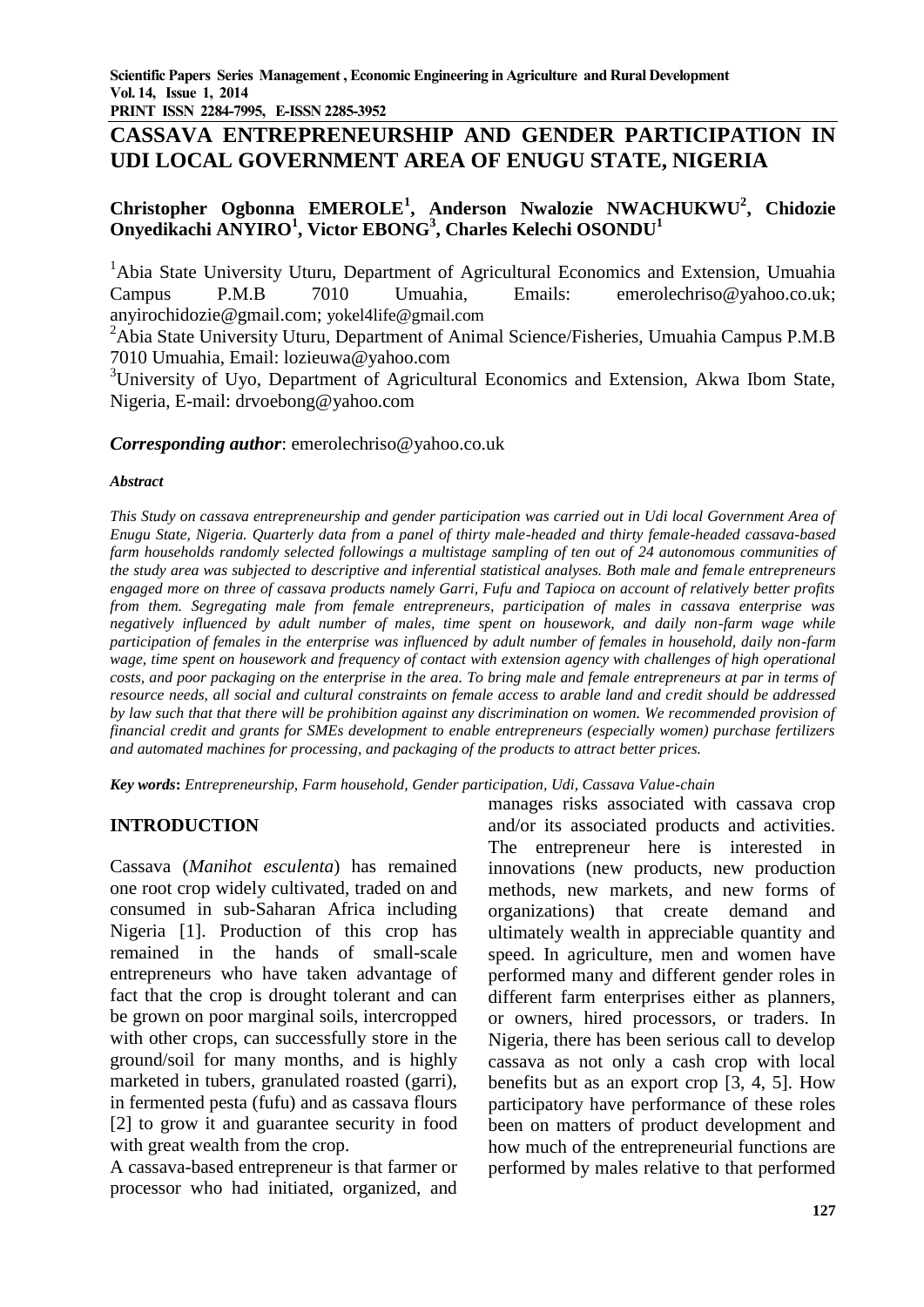#### **Scientific Papers Series Management, Economic Engineering in Agriculture and Rural Development Vol. 14, Issue 1, 2014 PRINT ISSN 2284-7995, E-ISSN 2285-3952**

by women are questions that prompted this investigation.

Women headship of households, especially lone mothers have often been associated with vulnerability to poverty, and are accused of being symptomatic to easy 'family breakdown' [6]. However, gender inequity exists as a pernicious obstacle to participation in development of females in developing economies [7]. A good product development approach must embrace gender participation to ensure that men and women in competition are 'equally involved' in meeting challenges of growth and development of the farm commodity, its involvement in creation of more jobs, and removal of distortions, and discriminations in labour markets [8]. This aptly applies to a choice crop like cassava where harvest and post-harvest value chain elements require gender decisions to reduce inefficiencies and improve profit. Commercial profitability of cassava should therefore reject the unitary household model and recognize other models that emphasize households as sites of bargaining, 'cooperative-conflict' and intra-household inequalities along gender lines whenever we consider resource generation and distribution [9]. In pursuing this line of reasoning therefore, the specific objectives of this study are, to (i) describe socio-economic characteristics of cassava based farm entrepreneurs; (ii) determine profitability of entrepreneurship and challenges to cassava value chain activities, and (iii) segregate factors that influenced participation of male and female heads of farm households in cassava entrepreneurship in Udi.

# **MATERIALS AND METHODS**

# **Area of Study**

This study was carried out in Udi Local Government Area (LGA) of Enugu State, Nigeria. Udi LGA is one the seventeen LGAs of the state and shares boundaries in the East with Enugu North LGA, in the west with Ezeagu LGA, in the South with Oji-River LGA and in the North with Igbo Etiti LGA of the State. Udi is located between Latitudes  $6^0$ 

 $12^7$  N and  $10^0$   $42^7$ N of the Equator and between Longitudes  $7^0$   $10^{\prime}$ E and  $7^0$   $28^{\prime}$ E of the Greenwich Meridian. Udi LGA occupies an area of  $973.80$ Km<sup>2</sup> and is situated within high populated Igbo eastern heartland with 234,002 inhabitants made up of 115,579 males and 118,423 females [10] [FRN, 2007]. Udi LGA has 24 autonomous communities namely Umuagu, Umuabi, Obinagu, Nachi, Amokwe, Agbudu, Abia, Udi, Obioma, Nsude, Ngwo, Eke, Ebe, Abor, Ukana, Awhum, Okpatu, Egede, Affa, Umulumgbe, Umuoka, Akpakwume, Nze and Oghu. The topography of these communities varies with some areas hilly and others rolling lands and mean annual rainfall of about 1700mm. The soil is fertile and supports agricultural production of tree crops like oil palm, raffia palms and Cashew. Food crops grown in the state are Cassava, sweet potatoes, Plantain, Banana, cowpeas, vegetables, melon, pineapples and maize. The commonest cropping system in Udi LGA is mixed cropping with most farmers operating in smallholder scales.

### **Sampling Technique and Data collection**

Multi-stage random sampling technique was used to select households from which socioeconomic, cassava production, processing and marketing activities is carried out in the study area. In the first stage, ten autonomous communities were randomly selected from the twenty four autonomous communities that make up Udi LGA. In the second stage, one village was selected from each of the chosen communities. In the third stage, six entrepreneurs' taking decisions for cassava-based farm households were randomly chosen: three male-headed and three-female headed households were chosen from each of the villages. This gave a sample of sixty cassava-based entrepreneurs consisted of thirty male-heads and thirty female heads of farm households involved in this study. Socioeconomic data collected included, marital status of farm head, educational attainment of farm head, farm size, farm inputs, cassava harvests, unit selling price, health status, annual farm income, daily farm wage, daily non-farm wage, time spent on cassava activities, time spent on other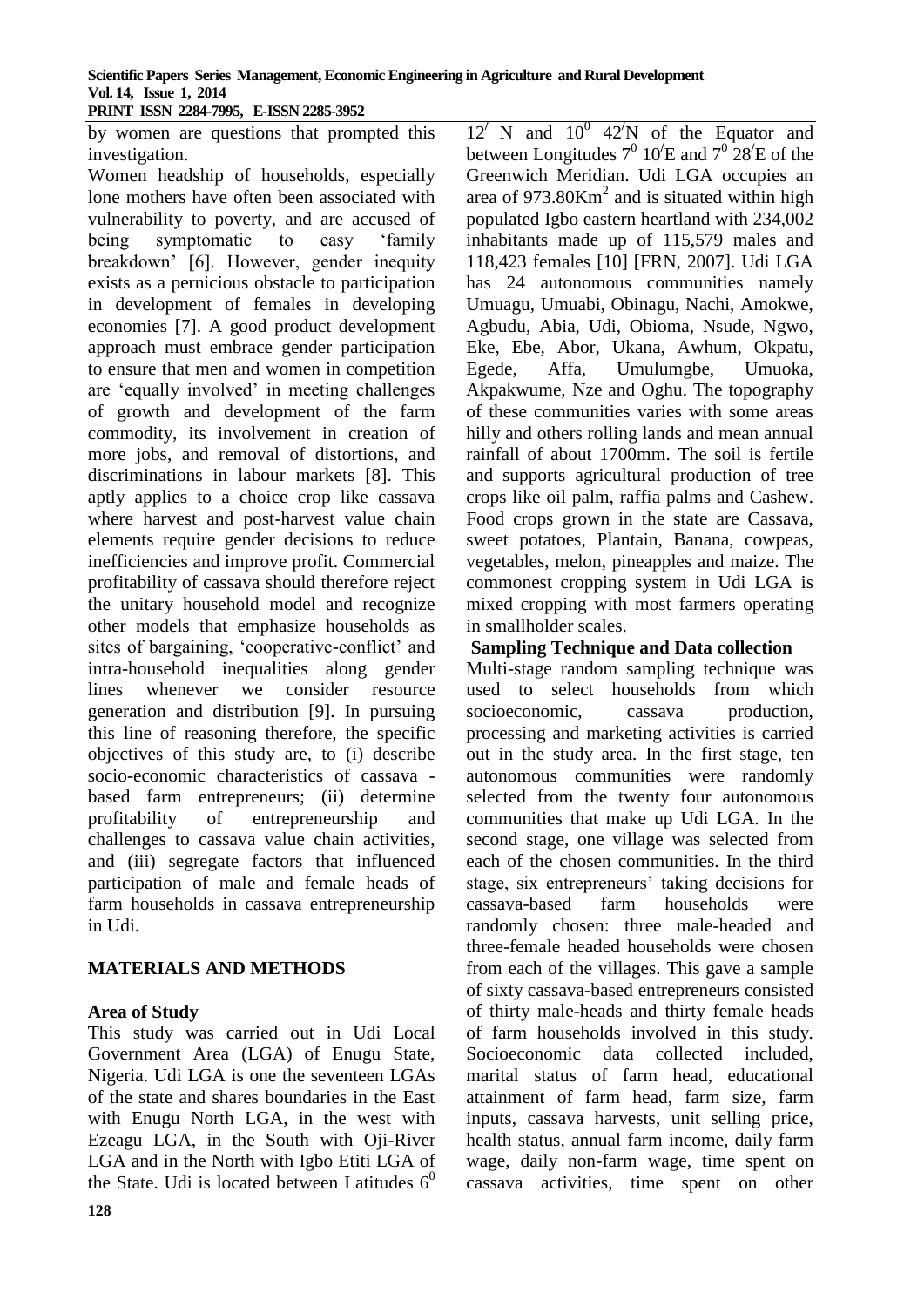**PRINT ISSN 2284-7995, E-ISSN 2285-3952** 

household works, and frequency of extension contact.

### **Data Analytical Technique**

A combination of statistical tools including frequency distribution, percentages, and means was used in analyzing the data collected for this study. While frequency, percentages and means were used to describe the socio-economic characteristics of the farm households profitability of cassava enterprises was determined using farm partial budget analysis. The Net Farm Income (NFI) was computed by subtracting production cost from gross production value [11, 12]. When Gross income is computed, and fixed cost is estimated, the net profit level of an enterprise or a farm is easily determined. In this study, the fixed costs included depreciation of knives for peeling tubers, sifters processing shed, grating machines, sieving machine, toaster and packaging machines. Mathematically, the NFI for a cassava entrepreneur was stated as follows:

 $NFI = \sum_{i=1}^{n} PiYi - \sum XxiXj - \sum Zk$  ... [Eq-1]

Where

NFI = Net annual income of a cassava entrepreneur (N'000);

 $Y_i$  = The handled jth tonne of cassava or cassava product, for  $i = 1,2, 3...n$ entrepreneur;

 $Pi =$  Unit Price of the handled jth tonne of cassava or cassava product  $(\mathbb{N});$ 

 $X<sub>i</sub>$  = Inputs used in producing or processing jth tonne of cassava or cassava product, for  $i=1,2,3...n;$ 

 $Pxi = Unit$  price of the jth variable inputs  $(Ai)$ ;  $Zk = Depreciation value of the  $k$ th fixed$ inputs  $(**A**)$ , fork=1,2,3,...k);  $\Sigma$  = Summation sign.

The annual depreciation value of the fixed inputs was computed following a straight line method that assumed zero scrap value at expiration of the lifespan: 3 years for implements and 5 years for machines. Thus:

Annual depreciation = Current Value of Cassava Enterprise Fixed cost item

Expected lifespan of Cassava Enterprise fixed cost items … [Eq-2]

Limited response dependent variable multiple regression probit model was used in analyzing factors that determined gender participation in cassava entrepreneurship. The model of limited dependent variable used was as introduced by [13] and as applied by [14] and corrected for bias [15] in selection of respondents. This probit model was stated as follows:

$$
Y_{ij} = \alpha_j + \beta_j \Sigma H_{ijs} + \epsilon_{ij} \dots
$$
 [Eq-3]

Where the  $H_{ijs}$  are vectors of s explanatory variables of the jth farm household;  $Y_{ij}$  is a vector of binary variables such that  $Y_{ii} = 1$  if the jth household is investigated gender that participated in cassava enterprise, and 0 otherwise. Since  $Y_{ii}$  can only assume two different values for the condition, 1 or 0 .The expected probability was defined as follows:

$$
E(Y_{ij}) = E [ \alpha_j + \beta_j \sum_{k=1}^{S} H_{ijs} + \epsilon_{ij} ]
$$

$$
=\alpha_j+\beta_j\sum\limits_{k=1}^sH_{ij}\,E\left(H_{ij}\right)\\ \qquad \qquad \text{[Eq-4]}
$$

[Equation -3] defines the proportion of households with characteristics  $(H_{ii})$  likely explain gender participation in cassava entrepreneurship. The empirical model was specified for farm household participation is thus:

EXP<sub>ij</sub> = β<sub>0</sub> + β<sub>1</sub> ln (FS<sub>ij</sub>) + β2 ln ( AN<sub>ij</sub>) + β3 ln (TC<sub>ij</sub>) + β4 ln (TW<sub>ij</sub>) + β5 ln (DW<sub>ij</sub>) + β6 ln (MS<sub>ii</sub>) + β7 ln (HT<sub>ii</sub>) + β8 ln (EC<sub>ii</sub>) +  $β9 \ln (ED_{ij}) + β10 \ln (SF_{ij}) + ε_{ij}$  ... [Eq-5]

Where explanatory variables (continuous, discrete and binary) are as defined in Table [1]. The dependent variable for equation [-5] is anticipated gender participating as defined in equation [-3]. It was hypothesized that (i) male-headed farm households participation would positively be determined by: FSij; TCij; MSij; HTij; SFij and (ii) that femaleheaded farm households participation would positively be determined by: FSij; TCij; MSij;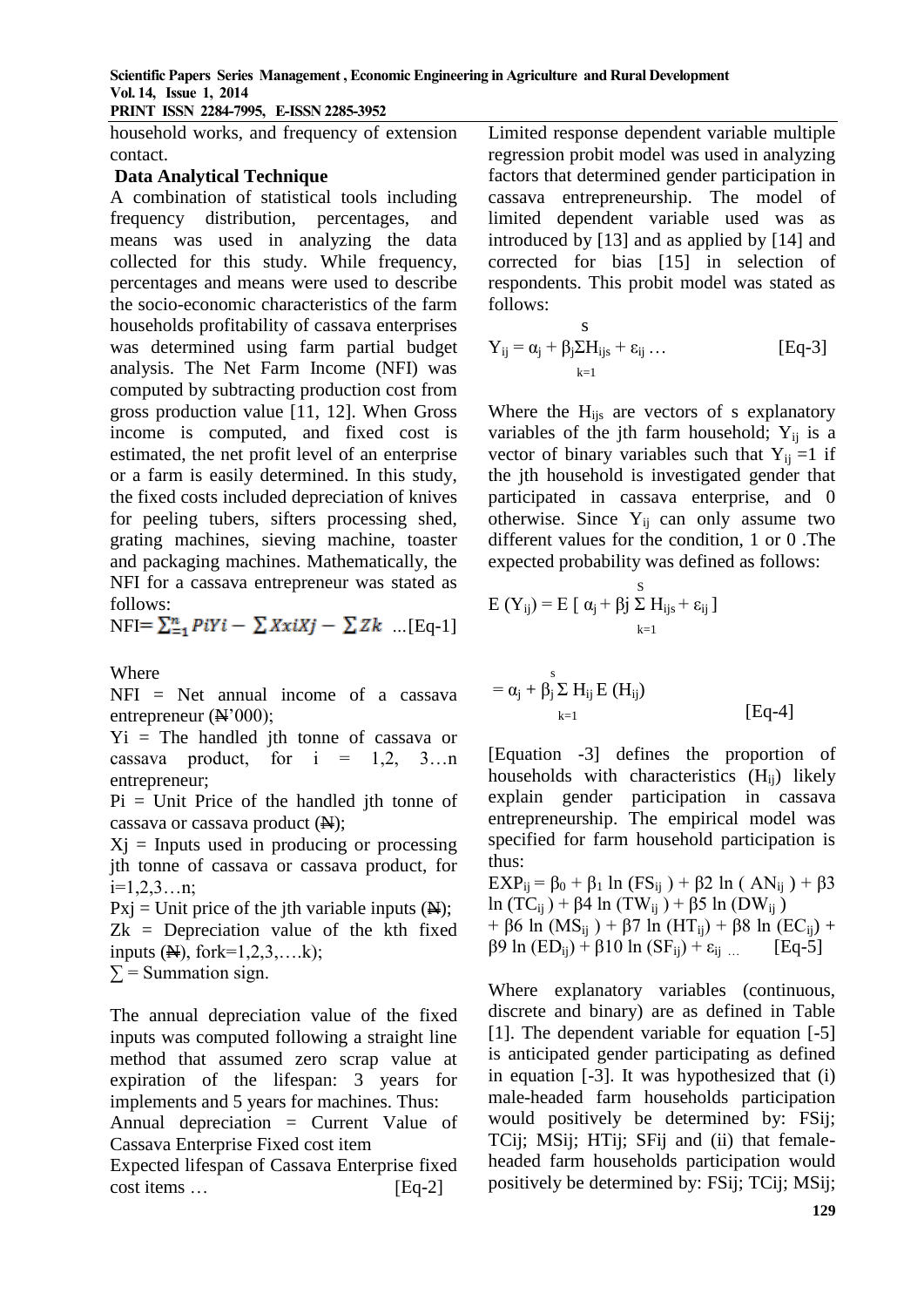**Scientific Papers Series Management, Economic Engineering in Agriculture and Rural Development Vol. 14, Issue 1, 2014 PRINT ISSN 2284-7995, E-ISSN 2285-3952** 

SFij and (iii) that male-headed farm households participation in cassava entrepreneurship would negatively be determined by: ANij; TWij; DWij; ECij; SFij and (iv) that female-headed farm households

participation in cassava entrepreneurship would negatively be determined by: ANij; DWij; TWij; ECij; EDij; SFij.

Table 1.Description of Variables analized by Probit Regression Model

| <b>Variable</b> | <b>Variable Type</b> | <b>Expected</b> | <b>Description of Variable</b>                                  |  |  |
|-----------------|----------------------|-----------------|-----------------------------------------------------------------|--|--|
|                 |                      | Sign Eqn.4      |                                                                 |  |  |
| EXPij           | Binary               |                 | 1 if the anticipated male or female head participated in        |  |  |
|                 |                      |                 | Cassava entrepreneur ; 0 if otherwise Eqn. (4);                 |  |  |
| FSij            | Binary               | $+$             | 1 if size of farmland is at least 3.0 hectares; 0 if otherwise; |  |  |
| ANij            | <b>Discrete</b>      | $-/+$           | Adult number of male or females in household;                   |  |  |
| TCij            | Continuous           | $^{+}$          | Time Spent on cassava activities in a week;                     |  |  |
| TWij            | Continuous           |                 | Time Spent on other housework activities in a week;             |  |  |
| <b>DWij</b>     | Continuous           |                 | Daily non-farm wage $(\mathbb{H});$                             |  |  |
| MSij            | Binary               | $+/-$           | Marital status (1 if Married; 0 if otherwise)                   |  |  |
| <b>HTij</b>     | Binary               | $+/-$           | Health status of household members;                             |  |  |
| ECij            | <b>Discrete</b>      | $^{+}$          | Frequency of monthly extension contact ie Number of times       |  |  |
|                 |                      |                 | in contact with extension agency;                               |  |  |
| EDij            | Continuous           |                 | Number of years of formal Education of head of household;       |  |  |
| SFij            | Binary               | $+/-$           | Status of engagement: Full time=1;Part-time=0                   |  |  |

#### **RESULTS AND DISCUSSIONS**

#### **Household Characteristics**

**130** Table 2 shows the general characteristics of male- and female- headed cassava-based entrepreneurs involved in this study. The Table showed that cassava entrepreneurship in the study area included growing of cassava for tubers and stems. All male-headed and femaleheaded households investigated (100.0%) grew cassava; and different proportions processed the tubers into different products. Quite reasonable proportions, 33.3% of male-headed households and 20.0% of female-headed households processed cassava tubers to garri. Equally some good proportions, 26.6% of male-headed households and 43.3% of female-headed households processed cassava tubers into fufu; and 30.0% of male-headed and 46.7% of femaleheaded households processed the tubers into garri and fufu. Relatively low proportions: 13.3% of male-headed households and 36.7% of female-headed households processed cassava tubers into garri, fufu, and Tapioca; and yet lower proportions, 6.7% of male-headed households and 16.7% of female-headed households processed cassava tubers to tapioca. These showed that apart from processing cassava tubers into garri alone, more women-headed households processed cassava tubers to other products especially garri and fufu , fufu, garri, fufu, and tapioca. However, some potential products with industrial demands such as starch and cassava chips have not been ventured into by cassava entrepreneurs in the studied area, on account of partly unawareness and no demonstrated affordable technology.

In terms of marital status, 80.0% of male household heads and 90.0% of female household heads were married. The figures further revealed that only 13.3% of male household heads and 6.7% of the female household heads were single. In male headed households, 6.7% had lost their spouses while in female headed households 3.3% were widows. Majority of cassava entrepreneurs being married suggest that activities involved in the enterprise on one side requires support of household labour and on the other side, the enterprise generates attractive returns enough to help households cushion effects of food and financial insecurity associated with married life. In Nigeria, with the Presidential initiative on cassava has pushed up the value of the crop such that cassava has been tagged a food security crop attracting relatively higher income [5].

The proportion of heads of households that had formal education was high in both the male and female headship of households but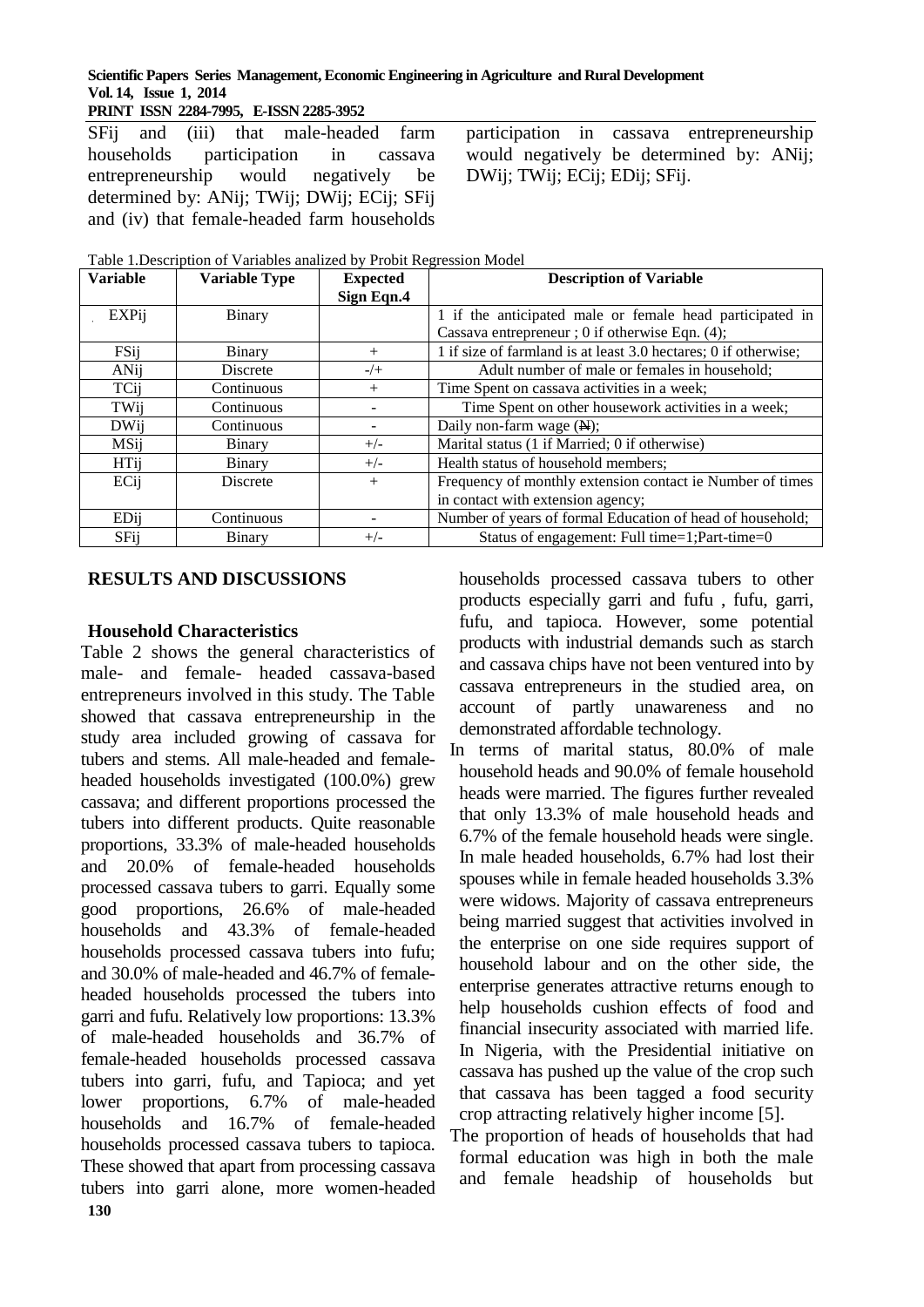### **PRINT ISSN 2284-7995, E-ISSN 2285-3952**

relatively higher amongst female headed households. The female household heads with no formal education was only 6.7% as against

33.3 for the male household heads with no formal education.

| Table 3. Characteristics of Cassava Entreprenors in Udi LGA of Enugu State Nigeria, 2012 |  |  |  |
|------------------------------------------------------------------------------------------|--|--|--|
|                                                                                          |  |  |  |

| <b>Variable</b>                                  | <b>Male-Headed Households</b> |                   | <b>Female-Headed Households</b> |                   |  |  |  |
|--------------------------------------------------|-------------------------------|-------------------|---------------------------------|-------------------|--|--|--|
|                                                  | $N=30$                        |                   | $N=30$                          |                   |  |  |  |
|                                                  | Number                        | Percentage        | Number                          | Percentage        |  |  |  |
| Cassava Entrepreneurship*                        |                               |                   |                                 |                   |  |  |  |
| Cassava growing (Tubers)                         | 30                            | 100.0             | 30                              | 100.0             |  |  |  |
| Processing Garri                                 | 10                            | 33.3              | 6                               | 20.0              |  |  |  |
| Processing Fufu                                  | 8                             | 26.6              | 13                              | 43.3              |  |  |  |
| Processing Tapioca                               | $\overline{2}$                | 6.7               | 5                               | 16.7              |  |  |  |
| Processing Garri & Fufu                          | $\overline{9}$                | $\overline{30.0}$ | 14                              | 46.7              |  |  |  |
| Processing Garri, Fufu & Tapioca                 | $\overline{4}$                | 13.3              | 11                              | 36.7              |  |  |  |
| <b>Marital Status of household head</b>          |                               |                   |                                 |                   |  |  |  |
| Married                                          | 24                            | 80.0              | 27                              | 90.0              |  |  |  |
| Single                                           | $\overline{4}$                | 13.3              | $\overline{2}$                  | $\overline{6.7}$  |  |  |  |
| Widower                                          | $\overline{2}$                | 6.7               | n.a.                            | n.a.              |  |  |  |
| Widow                                            | n.a.                          | n.a.              | $\mathbf{1}$                    | 3.3               |  |  |  |
| <b>Highest Formal Education of house head</b>    |                               |                   |                                 |                   |  |  |  |
| No formal Education                              | 10                            | 33.3              | $\overline{2}$                  | 6.7               |  |  |  |
| Primary Education                                | $\overline{5}$                | 16.7              | $\overline{4}$                  | 13.3              |  |  |  |
| Secondary Education                              | 9                             | 30.0              | $\overline{4}$                  | 13.3              |  |  |  |
| <b>Tertiary Education</b>                        | $\overline{6}$                | $\overline{20.0}$ | $\overline{20}$                 | 66.7              |  |  |  |
| Farm Size (Ha)                                   |                               |                   |                                 |                   |  |  |  |
| < 1.0                                            | $\overline{8}$                | 26.6              | 16                              | $\overline{53.3}$ |  |  |  |
| $1.0 - 3.0$                                      | $\overline{14}$               | 46.8              | 11                              | 36.7              |  |  |  |
| >3.0                                             | $\overline{8}$                | 26.6              | 3                               | 10.0              |  |  |  |
| <b>Adult number of male/female in Households</b> |                               |                   |                                 |                   |  |  |  |
| $1-4$                                            | 21                            | 70.0              | 16                              | 53.3              |  |  |  |
| $5 - 8$                                          | $\tau$                        | 23.3              | 10                              | 33.3              |  |  |  |
| Over 8                                           | $\overline{2}$                | 6.7               | $\overline{4}$                  | 13.4              |  |  |  |
| <b>Household weekly use of Time (Hours)</b>      |                               |                   |                                 |                   |  |  |  |
| Time on Cassava activities                       | 117                           | 51.5              | 102                             | 47.7              |  |  |  |
| Time on other household activities               | 110                           | 48.5              | 112                             | $\overline{52.3}$ |  |  |  |
| Daily Nonfarm Wage (N'000)                       |                               |                   |                                 |                   |  |  |  |
| $0.6 - 1.0$                                      | 14                            | 46.7              | 20                              | 66.7              |  |  |  |
| $1.1 - 1.5$                                      | 14                            | 46.7              | $\,8\,$                         | 26.7              |  |  |  |
| >1.5                                             | $\overline{2}$                | 6.6               | $\overline{2}$                  | 6.6               |  |  |  |
| Mean: $M=1.5$ ; $F=0.8$                          |                               |                   |                                 |                   |  |  |  |

Source: Field survey: 2012; n.a= Not applicable; \*= Multiple response observed.  $N150.00 \approx US $1.00$ 

Cumulatively therefore, 66.7% of the male household heads had formal education and was lower than cumulative 93.3% of the households headed by females. House heads who had enough formal education stood to be better informed in all business issues associated with cassava as a commodity for both local and foreign transactions. Farm sizes skewed in favour of male-headed cassava entrepreneurs. Cumulatively, 63.4% of male-headed households each cultivated cassava on at least

1.0 hectare of arable land, with the rest (26.6%) having their enterprise each on less than 1.0 Ha of arable land. The situation was comparatively lower with female-headed farm households. More women-headed households (53.3%) cultivated cassava each on less than 1.0Ha of arable land with another fairly large proportion (36.7%) that cultivated cassava each on between 1.0 and 3.0 Ha of arable land. [16] revealed that small sizes of farms amongst smallholders in southeastern Nigeria call for some form of land integration policy.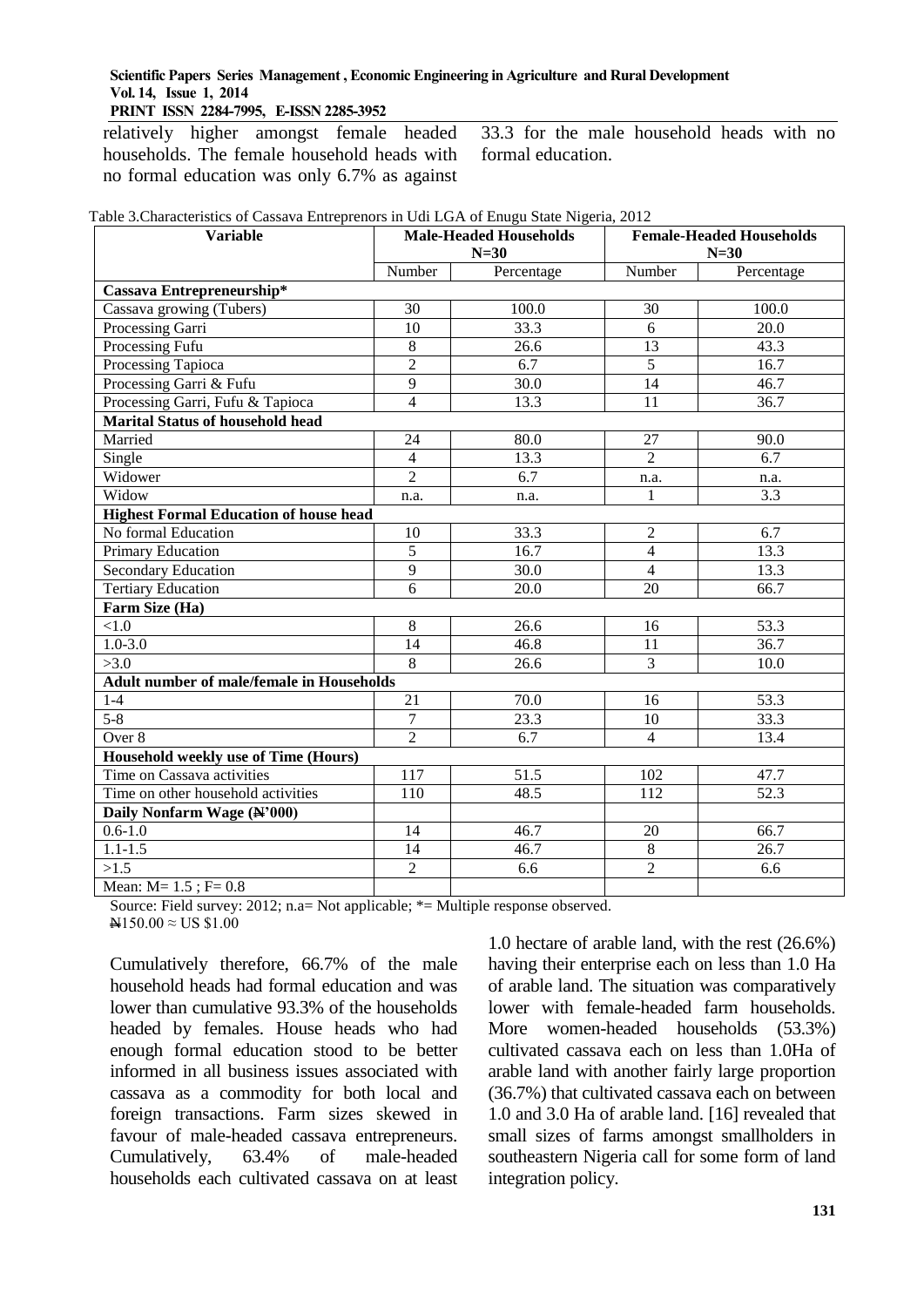#### **Scientific Papers Series Management, Economic Engineering in Agriculture and Rural Development Vol. 14, Issue 1, 2014 PRINT ISSN 2284-7995, E-ISSN 2285-3952**

In terms of adult males and adult females in cassava-based households, 70.0% of the maleheaded households had at most 4 adult male members with only 6.7% of them having at least 8 adult male members. Amongst the femaleheaded households, the table showed that relatively less proportion (53.4%) had at most 4 adult female members with 13.3% of the households having at least 8 adult female members. Adult members of a household will responsibly be engaged in production, processing and marketing of cassava and its products. Children aged between 7 and 17 years however, have been recognized to contribute their labour to household cassava farm activities after school hours and on weekends [17].

Male-headed cassava-based households spend relatively more of their weekly time (117 of 227 hours) or (51.5%) on cassava-based activities while female-headed cassava-based households spend relatively more of their weekly time (112 of 214 hours) or (52.3%) on other household work activities. Gender headships of these entrepreneurs were such that relatively more female heads (66.7%) than male heads (46.7%) earned each a daily nonfarm wage of at most N1, 000.00. Earning relatively lower wage offfarm might compel many of them to remain glued to their enterprise.

## **Estimation Of Profitability Of Cassava/Product(S) Sales**

Table 3 is a summary of annual costs and returns from cassava enterprises to entrepreneurs in Udi LGA of Nigeria. The income-yielding parts/products of cassava consumed and traded by the entrepreneurs included the tubers, stem cuttings, and the following products: garri, fufu, and tapioca. Annual total of 270.0MT of tubers and 945.0 bundles of stem cuttings of cassava were produced by the sampled male-headed entrepreneurs using 6.0MT of fertilizers, hired and household labour. The female-headed cassava households sampled on their part produced an annual 220MT of tubers and 770 bundles of cassava cuttings using 4.5MT of fertilizer. Each cassava bundle contained 50 healthy stem cuttings meant for propagation of the crop. The average of minimum farm gate

**132**

sales prices of the products (fresh cassava tubers, toasted sieved cassava (Garri), fermented cassava paste (fufu), sliced and treated cassava tubers (tapioca) was  $H91$ , 000.00 per Metric Tonne. The annual variable costs incurred by the male-headed cassava entrepreneurs were N1, 584,400.00 (1,015.4 US\$) and that by female-headed farm households was N1, 490,500.00 (9,554.5 US\$).

Break down of some of these variable items of costs are for high value items in male-headed households: weeding labour News, 200.0 (1,526.9 US\$) or 15.0% of variable costs; in female-headed households: weeding labour N238, 200.00 (1526.9 US\$) or 15.9% of the variable costs. The least value item for maleheaded and female headed households was water, N5, 000.00 (32.1 US\$) accounting for 0.3% of variable costs to each gender group. Water was needed in the value-chain product processes for washing, soaking, and boiling. The annual fixed costs (value of depreciation of implements, machines and processing/marketing stalls) for the maleheaded households were  $\cancel{\text{N764}}$ , 700.00 and that for the female-headed household was N787, 300.00. The highest depreciation of fixed cost items in male-headed households was processing/marking stalls N120, 500.00 (772.4 US\$) and in the female households was toasting trough N120, 300.00 (771.2US\$); while the least depreciated fixed cost items was in maleheaded households steering/toasting spoons (N11,200.00) (71.8 US\$) or 1.5% of fixed costs. In the female headed households, two items depreciated very lowly: steering/toasting spoons, and Mats N15, 700.00 (100.6 US\$) or 1.9% of fixed costs items.

The returns to the entrepreneurs were high especially to the male-headed households and to both groups quite encouraging. The enterprises gave an annual cumulative gross margin of N109, 526,600.00 (702,093.6 US\$) to the maleheaded households and News, 221,700.00 (565523.7 US\$) to the female-headed farm households. The mean net profit was  $\mathbb{H}3$ , 625,400.00 for male headed households and N2, 940,700.00 for female-headed households.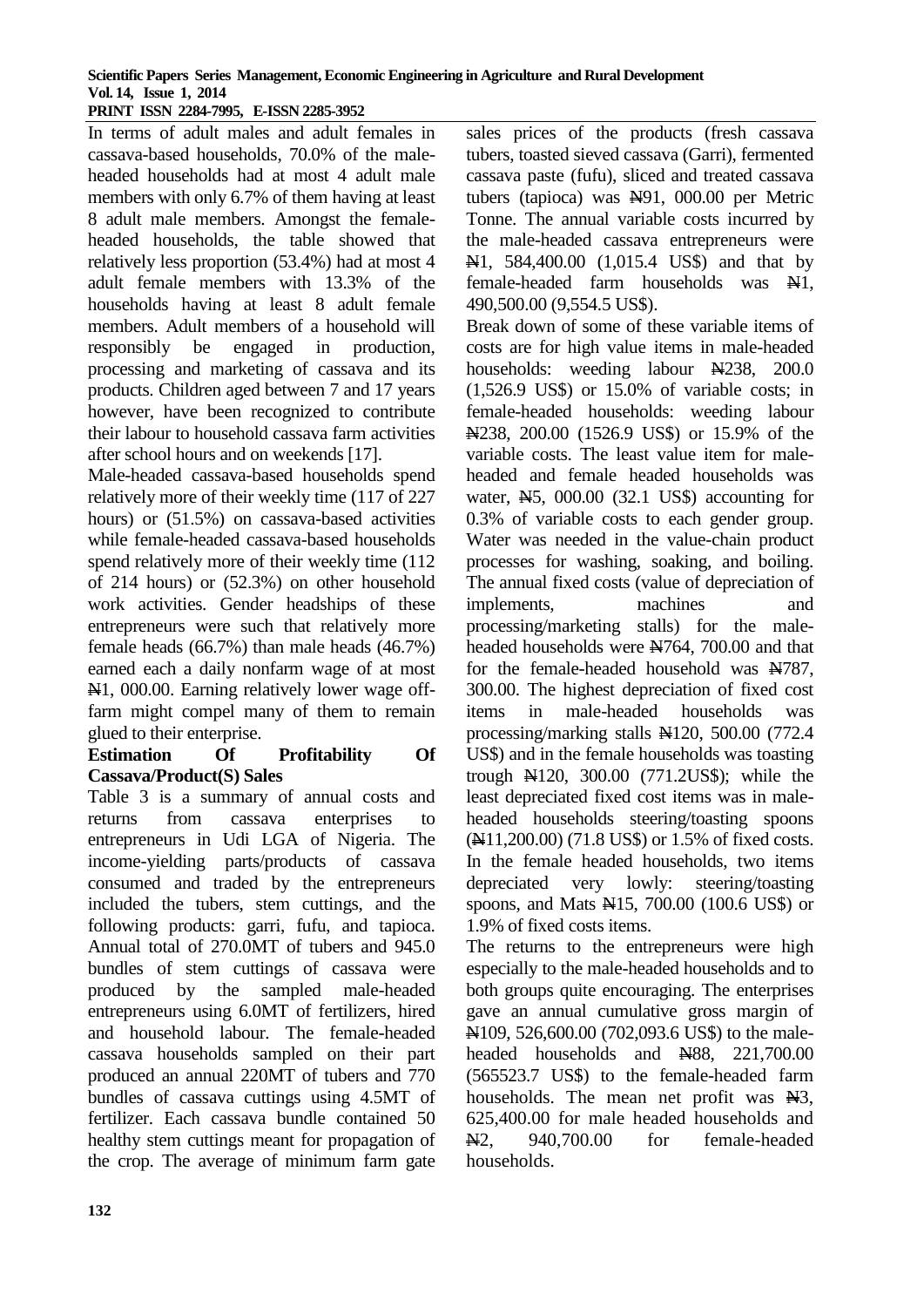# **PRINT ISSN 2284-7995, E-ISSN 2285-3952**

Table 3. Summary of Annual Produced and Marketed Cassava Quantities, Costs and Returns By Male and Female Entrepreneurs in Udi LGA of Enugu State, Nigeria.

| S/N              | Description                                                      | Male<br>Household |               | Female<br>Household   |               |
|------------------|------------------------------------------------------------------|-------------------|---------------|-----------------------|---------------|
|                  |                                                                  | Headed            |               | Headed                |               |
|                  |                                                                  | Cassava           |               |                       |               |
|                  |                                                                  |                   |               | Cassava Entrepreneurs |               |
|                  |                                                                  | Entrepreneurs     |               | $(n=30)$ Total        |               |
|                  |                                                                  | $(n=30)$ Total    |               |                       |               |
| $\overline{1}$ . | Quantity of Tubers harvested/processed (Metric                   |                   |               |                       |               |
|                  | Tons)                                                            | 270.0             |               | 220.0                 |               |
|                  | Quantity of Stem Cuttings harvested (Bundles)                    |                   |               |                       |               |
|                  | Quantity of Fertilizers used (Metric Tons)                       | 945.0             |               | 770.0                 |               |
|                  |                                                                  | 6.0               |               | 4.5                   |               |
| 2.               | Minimum Sales price per metric ton $(\mathbb{N}^2)000$           |                   |               |                       |               |
|                  | Fresh Cassava tubers<br>(i)                                      |                   |               |                       |               |
|                  | (ii) Garri                                                       | 80                |               | 80                    |               |
|                  | (iii) Fufu                                                       | 110               |               | 110                   |               |
|                  | (iv) Tapioca                                                     | 130               |               | 130                   |               |
|                  | <b>Stem Cuttings</b><br>(v)                                      | 75                |               | 75                    |               |
|                  |                                                                  | 60                |               | 60                    |               |
|                  |                                                                  |                   |               |                       |               |
|                  |                                                                  |                   |               |                       |               |
| 3.               | Average Products Sales price per ton (N'000)                     |                   |               |                       |               |
|                  |                                                                  | 91                |               | 91                    |               |
| 4.               | Variable Costs (VC) (N'000)                                      |                   | Percentage of |                       | Percentage of |
|                  |                                                                  |                   | <b>Costs</b>  |                       | <b>Costs</b>  |
|                  | Land preparation labour (hired + household)                      |                   |               |                       |               |
|                  |                                                                  | 234.1             | 14.8          | 234.1                 | 15.7          |
|                  | Planting labour (hired + household)                              | 110.2             | 6.9           | 110.2                 | 7.4           |
|                  | Weeding labour (hired + household)                               | 238.2             | 15.0          | 238.2                 | 15.9          |
|                  | Fertilizer                                                       | 180.0             | 11.4          | 135.0                 | 9.1           |
| 5.               | Harvesting labour (hired+ household)                             |                   |               |                       |               |
|                  |                                                                  | 234.1             | 14.8          | 221.1                 | 14.8          |
| 6.               | Transportation                                                   | 107.6             | 6.8           | 117.6                 | 7.9           |
|                  |                                                                  |                   |               |                       |               |
| 7.               | Tuber Processing labour (hired)                                  | 156.3             | 9.9           | 128.3                 | 8.6           |
| 8.               | Firewood                                                         | 50.4              | 3.2           | 50.4                  | 3.4           |
| 9                | Palm oil                                                         | 15.0              | 0.9           | 15.0                  | 1.0           |
| 10               | Water                                                            | 5.0               | 0.3           | 5.0                   | 0.3           |
| 11.              | Product Packaging materials                                      | 22.3              | 1.4           | 17.3                  | 1.2           |
| 12.              | <b>Implement Maintenance/Repairs</b>                             | 12.7              | 0.8           | 12.7                  | 0.9           |
| 13.              | Interest on Operating Capital <sup>§</sup>                       | 218.5             | 13.8          | 205.6                 | 13.8          |
| 14.              | <b>Total Variable Costs (TVC)</b>                                | 1,584.4           | <b>100.0</b>  | 1,490.5               | <b>100.0</b>  |
| 15               | Fixed Costs $(FC_1)$ $(N'000)$ Depreciated over three            |                   |               |                       |               |
|                  | years                                                            |                   |               |                       |               |
| 16.              | Wheel barrows                                                    | 75.0              | 9.8           | 75.0                  | 9.5           |
| 17.              | <b>Baskets</b>                                                   | 30.1              | 3.9           | 30.1                  | 3.8           |
|                  | <b>Basins</b>                                                    |                   |               |                       |               |
| 18.              |                                                                  | 60.2              | 7.9           | 60.2                  | 7.6           |
| 19.              | Jute/Polythene bags for storage                                  | 42.6              | 5.6           | 32.6                  | 4.1           |
| 20.              | Mats                                                             | 25.4              | 3.3           | 15.4                  | 1.9           |
| 21.              | Fufu Boiler pots                                                 | 42.4              | 5.5           | 82.4                  | 10.5          |
| 22.              | Steering/toasting Spoons                                         | 11.2              | 1.5           | 15.7                  | 1.9           |
| 23.              | Peel knives                                                      | 20.0              | 2.6           | 20.0                  | 2.5           |
| 24               | $TFC_1$                                                          | 306.9             | 40.1          | 331.4                 | 42.1          |
| 25.              | Fixed Costs (Machines) $(FC_2)$ ( $\mathbb{N}$ '000) Depreciated |                   |               |                       |               |
|                  | over five years                                                  |                   |               |                       |               |
| 26.              | <b>Grating Machines</b>                                          | 111.5             | 14.6          | 111.5                 | 14.2          |
| 27.              | Toasting trough                                                  | 120.3             | 15.7          | 120.3                 | 15.3          |
| 28.              | Processing/Marketing Stalls                                      | 120.5             | 15.8          | 115.5                 | 14.7          |
| 29               | Interest on Investment Capital <sup>§</sup>                      | 105.5             | 13.8          | 108.6                 | 13.8          |
| 30               | TFC <sub>2</sub>                                                 | 457.8             | 59.9          | 455.9                 | 57.9          |
| 31.              | Total Fixed Costs (TFC)= $(TFC1 + TFC2)$                         |                   |               |                       |               |
|                  |                                                                  | 764.7             | 100.0         | 787.3                 | 100.0         |
| 32.              | Total Costs: $(TFC_1 + TFC_2) + (TVC)$                           | 2,349.1           |               |                       |               |
|                  |                                                                  |                   |               | 2,277.8               |               |
| 33.              | Revenue ( $\mathbb{A}^2(000)$ ) $\Sigma(1)x(3)$                  | 111,111.0         |               | 90,499.5              |               |
| 34.              | Gross margin $(33) - (14)$                                       | 109,526.6         |               | 89,009                |               |
| 35.              | Mean Gross margin (34)/n                                         | 3,650.9           |               | 2,967.0               |               |
| 36.              | Net Return (Profit) $(34) - (31)$                                | 108,761.9         |               | 88,221.7              |               |
| 37.              | Mean Net Profit (36)/n                                           | 3,625.4           |               | 2,940.7               |               |
|                  |                                                                  |                   |               |                       |               |
| 38.              | Return Per Naira invested in                                     |                   |               |                       |               |
|                  | Cassava enterprise (36)/(31)                                     | 142.2             |               | 112.1                 |               |
|                  |                                                                  |                   |               |                       |               |

\_\_\_\_\_\_\_\_\_\_\_\_\_\_\_\_\_\_\_\_\_\_\_\_\_\_\_\_\_\_\_\_\_\_\_\_\_\_\_\_\_\_\_\_\_\_\_\_\_\_\_\_\_\_\_\_\_\_\_\_\_\_\_\_\_\_\_\_\_\_\_\_\_\_\_\_\_\_\_\_\_\_\_\_\_\_\_\_\_\_\_\_\_\_\_\_\_\_\_\_\_\_\_\_\_\_\_\_\_\_\_\_\_\_\_ **§** Mean Interest rate for agriculture and petty trading loans =16.0%; 1.0 US\$ = 156.0 NGN Source: Field Survey, 2012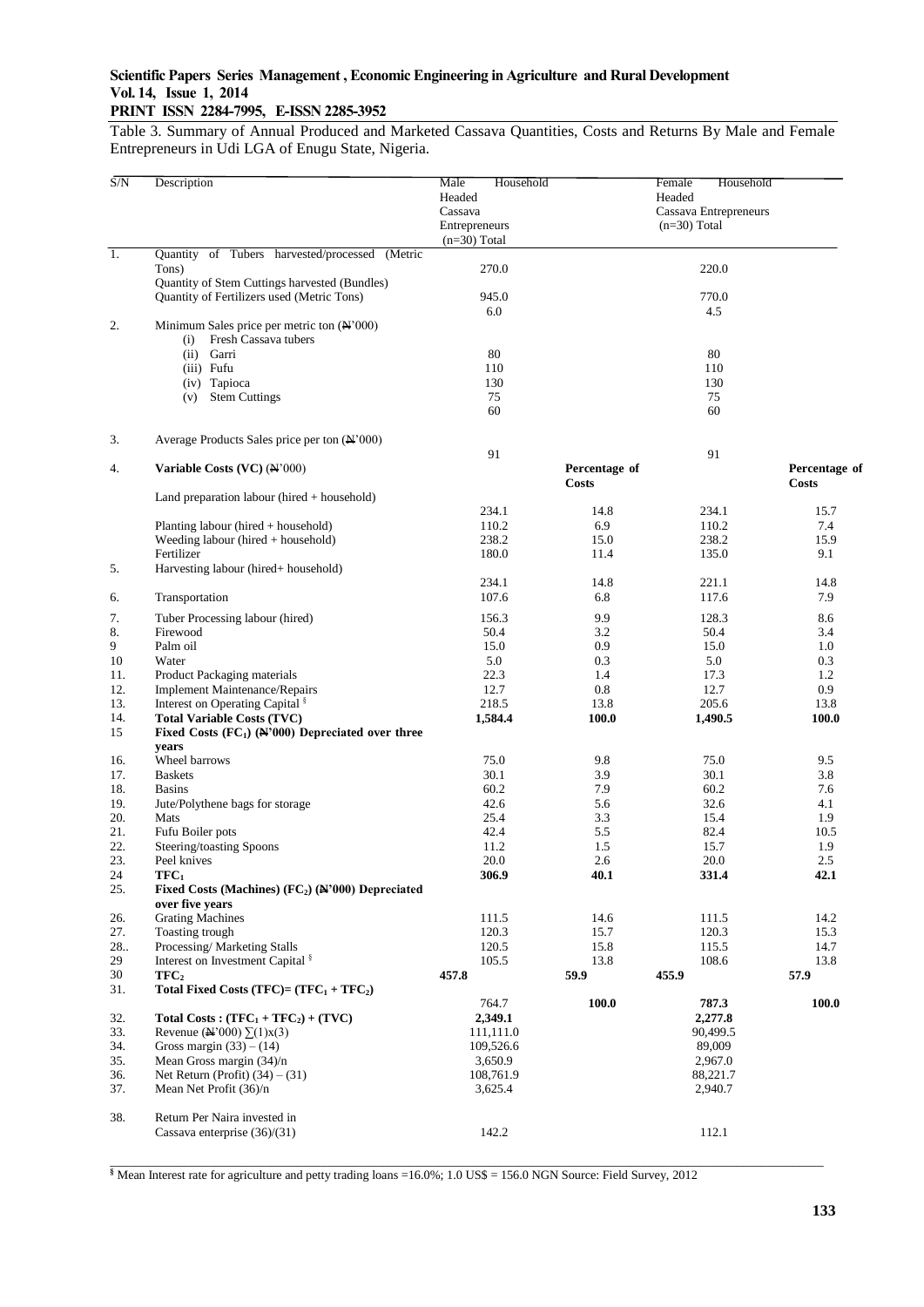#### **Scientific Papers Series Management, Economic Engineering in Agriculture and Rural Development Vol. 14, Issue 1, 2014 PRINT ISSN 2284-7995, E-ISSN 2285-3952**

Each naira invested by the male-headed household yielded an annual value of  $\frac{1}{2}$ , 200.00 (911.5 US\$) and same amount invested by women led household yielded N112, 100.00 (718.6US\$). These differences in performance between male and female household headship in cassava enterprises

may not be attributable to management but to issues associated with resource inaccessibility (land, labour, and capital) linked with gender social and cultural differences.

**Gender Leadership and Participation in Household cassava Enterprises**

Table 4. Determinants of Participation of Gender Leadership in Household cassava Enterprises in Udi, Nigeria

| Variables                                | Male-Headed Cassava Household |         | Female-Headed Cassava Household |         |
|------------------------------------------|-------------------------------|---------|---------------------------------|---------|
|                                          | Coefficients                  | t-Ratio | Coefficients                    | t-Ratio |
| Constant                                 | $45.71***$                    | 11.30   | $-18.34***$                     | $-2.99$ |
| Farm size                                | $1.29***$                     | 12.17   | 3.08                            | 1.65    |
| <b>Farming Status</b>                    | 0.005                         | 0.34    | 1.12                            | 1.03    |
| <b>Marital Status</b>                    | $-2.53**$                     | $-2.03$ | $-0.05***$                      | $-3.1$  |
| Adult number in household                | $-0.44***$                    | $-4.18$ | $-0.06***$                      | $-4.01$ |
| Frequency of Extension contact           |                               |         |                                 |         |
|                                          | $2.72***$                     | 3.31    | $2.74***$                       | 3.61    |
| Health status of members                 | $-0.15**$                     | $-2.44$ | $0.02**$                        | 2.07    |
| Daily nonfarm wage                       | 0.00003                       | 0.36    | 0.004                           | 1.32    |
| Time spent on cassava activities         | $-3.66**$                     | 2.97    | $-4.21**$                       | 2.89    |
| Time spent on other housework activities |                               |         |                                 |         |
|                                          | $-2.87*$                      | 2.78    | $-3.42***$                      | 5.11    |
| Level of Formal Education                | $-0.57$                       | $-0.31$ | $-0.015$                        | $-0.12$ |
| Annual net enterprise profit             | $0.54***$                     | 3.99    | $0.62**$                        | 2.96    |
| Likelihood ratio                         | $-89.03$                      |         | $-76.31$                        |         |
| $LR$ -Chi <sup>2</sup>                   | $0.572***$                    |         | $0.415***$                      |         |
| Correctly predicted                      | 81.7%                         |         | 72.3%                           |         |

Dependent variable  $(D) =$  Takes active part in activities of Cassava Enterprise

\*significant at 10.0%; \*\* significant at 5.0%; \*\*\* Significant at 1.0%.

Source: Field Survey, 2012

Table 4 showed segregated factors that influenced male and female headship participation in own cassava enterprises in Udi, Nigeria. Farm size, adult number of males in households, frequency of contact with extension agency, and annual net enterprise profit influenced very highly (P< 0.001) the participation male household heads in own cassava enterprises. In addition, marital status, health status of household members, and time spent cassava activities had moderate (P<0.05) influence, and time spent on other house works influenced very mildly  $(P<0.10)$  the participation of male household heads in own cassava enterprises. While farm size, frequency of contact with extension agency, and annual net enterprise profit had positive influences, the other significant factors had negative influences on participation of male household heads on cassava enterprise activities. Positive influence meant that as each of the factors increased, the participation increased while negative influence means that as each of the factors increased the participation declined. Amongst the female-headed households, marital status, adult number of females in the households, and frequency of extension contact had very highly  $(P< 0.001)$  influence

on the participation female household heads in own cassava enterprises. In addition, status of health of household members, weekly time spent on cassava activities and annual net enterprise profit had moderate (P<0.05) influences on participation of female heads of cassava enterprise households. Comparing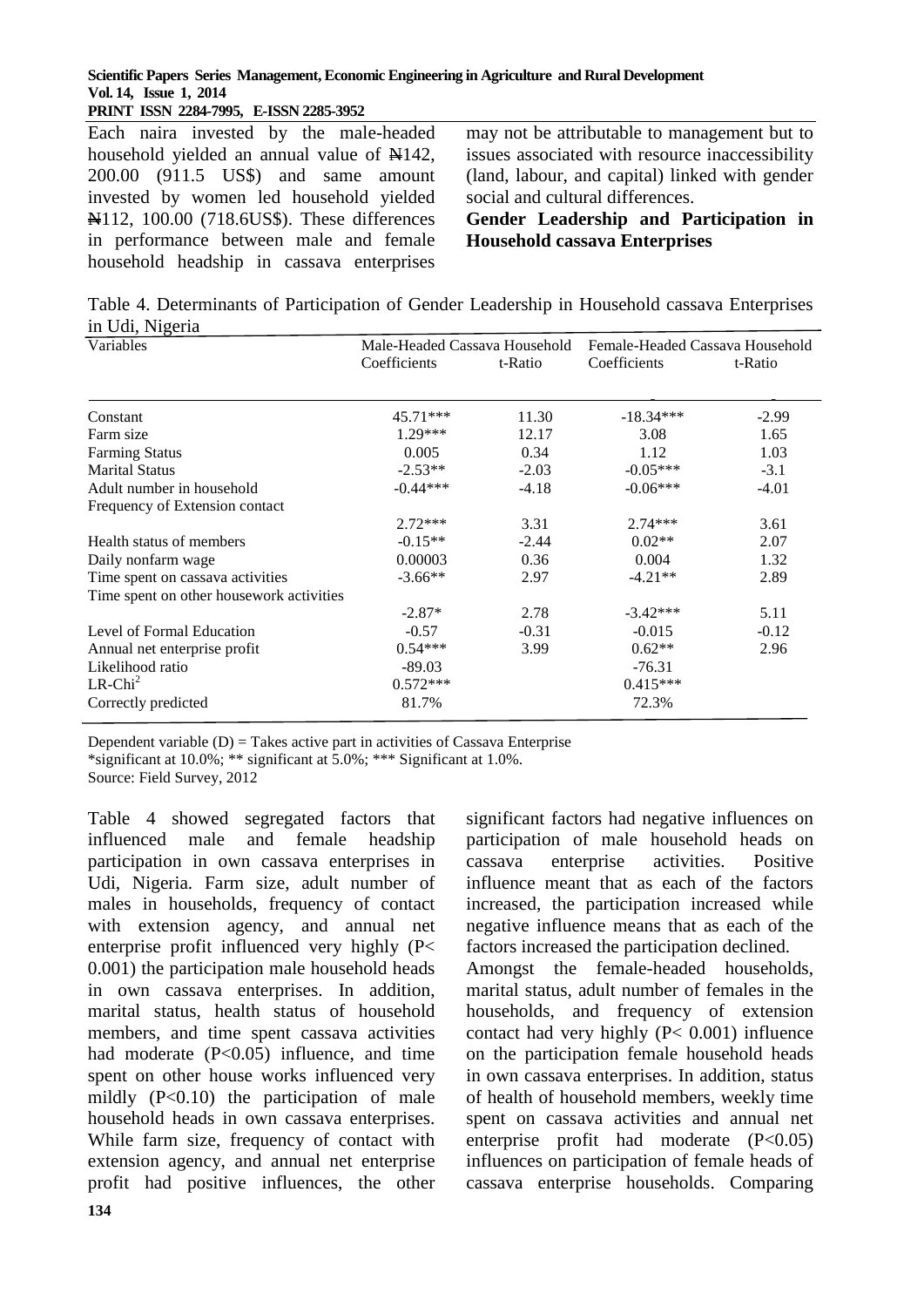### **PRINT ISSN 2284-7995, E-ISSN 2285-3952**

male household headship with female household headship, differences in critical factors that require some policy attention are farm size, and time spent on other housework activities. Culturally, women in the study area have difficulties in accessing farmland, farm credit, and other inputs [18] and do many of the house works with little or no assistance.

## **Challenges with Growing, Processing and Sales of Cassava and Products**

Commercial activities associated with cassava enterprises are not quite easy as they are

fraught with difficulties and setbacks. These challenges as observed by the respondents are shown in Table 5. The Table revealed that stakeholders in cassava enterprises observed decline in tuber yield, high marketing operating cost, difficulties in transportation and communication as obstacles to growing, processing and marketing of cassava and its products in Udi area.

Table 5. Entrepreneurs Perceived Challenges with Growing, Processing and Sales of Cassava and its products in Udi, Enugu State, Nigeria 2012

| $\alpha$ a, $\beta$ <sub>11</sub> $\beta$ <sub>14</sub> $\beta$ 11, $\beta$ <sub>15</sub> $\beta$ 11, $\alpha$ 2012<br><b>Challenge</b> | Cassava               | <b>Number</b> | Cassava           | <b>Number</b> | Cassava          | <b>Number</b> |
|-----------------------------------------------------------------------------------------------------------------------------------------|-----------------------|---------------|-------------------|---------------|------------------|---------------|
|                                                                                                                                         | Growing               | $(\%)$        | <b>Processing</b> | (%)           | tuber/product    | (%)           |
|                                                                                                                                         | $(n=60)$              |               | $(n=60)$          |               | Sales $(n=60)$   |               |
| Decline in tuber                                                                                                                        | Decrease in           | 46            | Limited           | 33            | Selling bulk of  | 37(61.7)      |
| harvests                                                                                                                                | fertility of the      | (76.7)        | availability of   | (55.0)        | the harvests in  |               |
|                                                                                                                                         | soil and high         |               | central           |               | tubers           |               |
|                                                                                                                                         | cost of               |               | processing        |               |                  |               |
|                                                                                                                                         | procuring             |               | units with        |               |                  |               |
|                                                                                                                                         | fertilizers           |               | machines for      |               |                  |               |
|                                                                                                                                         |                       |               | high quality      |               |                  |               |
|                                                                                                                                         |                       |               | products          |               |                  |               |
| High marketing                                                                                                                          | Extensive use         | 52            | Frequent          | 40            | High transport   | 34            |
| operating cost.                                                                                                                         | of manual             | (86.7)        | failure<br>of     | (66.7)        | incurred<br>cost | (56.7)        |
|                                                                                                                                         | labour in land        |               | processing        |               | in<br>moving     |               |
|                                                                                                                                         | preparation,          |               | machines          |               | tubers<br>to     |               |
|                                                                                                                                         | planting,             |               |                   |               | processing       |               |
|                                                                                                                                         | weeding and           |               |                   |               | centers          |               |
|                                                                                                                                         | harvesting            |               |                   |               |                  |               |
| Transportation/                                                                                                                         | Heavy<br>as           | 51            | Non-              | 27            | Rural roads in   | 56            |
| Communication                                                                                                                           | head<br>loads         | (85.0)        | standardized      | (45.0)        | deplorable       | (93.3)        |
| difficulties.                                                                                                                           | with<br>except        |               | transport         |               | states           |               |
|                                                                                                                                         | wheel                 |               | charges as        |               | especially       |               |
|                                                                                                                                         | and<br><b>barrows</b> |               | entrepreneurs     |               | during the rain  |               |
|                                                                                                                                         | pickup vans           |               | bargain for       |               | season           |               |
|                                                                                                                                         |                       |               | charges           |               |                  |               |

Source: Field Survey, 2012; Figures in parentheses are percentages

With respect to decline in tuber harvests it was observed that there was decrease in soil fertility (76.7%), few units for centrally processing of the tubers (55.0%) forcing many of the entrepreneurs to sell off their fresh tubers (61.7%). Entrepreneurs reported that marketing operating costs were high on account of drudgery associated with the growing of the crop (86.7%), and incessant break down of processing machines (66.7%), and high costs of transporting the products within and between the communities and

markets (56.7%). Majority of the entrepreneurs (93.3%) agreed that rural roads in the area are in deplorable state such that transporters charged arbitrary prices (45.0%) to convey cassava stems, tubers and products to desired destinations.

# **CONCLUSIONS**

This study concluded that:

1.Male and female headed households involved in production, processing and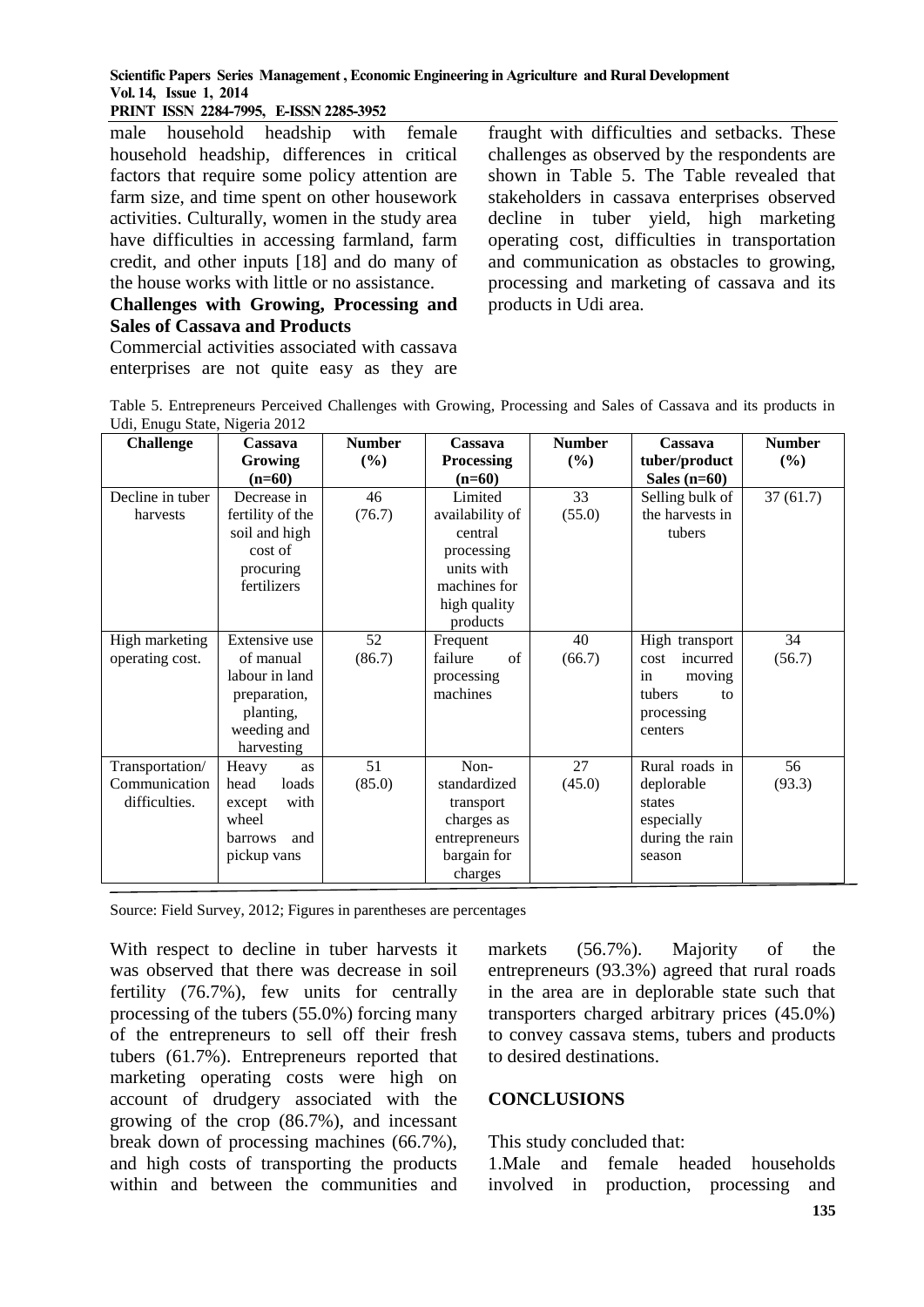**Scientific Papers Series Management, Economic Engineering in Agriculture and Rural Development Vol. 14, Issue 1, 2014 PRINT ISSN 2284-7995, E-ISSN 2285-3952** 

marketing of cassava and its products are rewarded with reasonably high returns in Udi area.

2.Relatively more male-headed cassava households processed their fresh tubers into garri. Toasted cassava (garri) stores relatively longer than fresh tubers and cassava paste (fufu).

3.Female-headed cassava-based households sell fresh cassava tubers and process the ones not sold into fufu, and tapioca.

4.Low awareness and unavailability of affordable processing machines are obstacles to processing cassava tubers into high quality flours, starch and chips that have industrial values.

5.Farm size, adult number of males in households, frequency of contact with extension agency, and annual net enterprise profit are factors that very highly influenced the participation of male household heads in own cassava enterprises.

6.Other important determinants of participation of male-headed households in cassava enterprises are marital status, health status of household members, time spent on cassava activities and time spent on other house works.

7.Female-headed cassava-based households are highly influenced to be involved in cassava enterprises by marital status, adult number of females in the households, and frequency of extension contact.

8.Other important factors that influenced participation of female-headed households in cassava enterprises are status of health of household members, weekly time spent on cassava activities and annual net enterprise profit.

9.Obstacles to cassava value chain activities amongst entrepreneurs in Udi area included decline in tuber yields, high marketing operating cost, difficulties in transportation/ communication in the area.

# **Policy Implications**

Cassava is a crop that offers security to household food needs and holds potential to alleviating poverty amongst entrepreneurs in Udi area and wider areas of sub-Saharan Africa. To bring male and female entrepreneurs at par in terms of resource needs, all social and cultural constraints on female access to arable land and credit should be addressed by law such that any of such discrimination against women is prohibited.

Cheap and affordable high quality chips and flour producing machines should be demonstrated and extended to male and female farmers investing in cassava to facilitate adoption of such in the area. Rural roads and reliable vehicles should be maintained by local government councils and transporters under some public-private partnership agreements. We equally recommended provision of credit support to investors in cassava not only as agricultural loans but as part of Small and Medium Scale Enterprise (SMEs) development grant. This will enable investors (especially the women) have enough funds to purchase fertilizers, hire labour, and purchase automated machines for processing, and packaging of the products to attract better prices.

# **REFERENCES**

[1]Nweke, F., Tollens, E., 2002, Contributions of Men and Women to Food Crop Production in Africa: Information from COSCA. Outlook on Agriculture 31 (4): 259-265.

[2]Meridian Institute, (n.d). Innovations for Agricultural Value-Chains in Africa: Applying Science and Technology to Enhance Cassava, Dairy, and Maize value Chains. Cassava Value Chain Overview 090527 Final.pdf.

[3]USAID/MARKETS(n.d). Cassava at a Glance-The MARKETS Perspective.

[4]Nigeria Cassava Action Plan (n.d) Action Plan For a Cassava Transformation in Nigeria-The Precidency.

[5]Awoyinka, Y. A., 2009, Cassava Marketing: Option for Sustainable Agricultural Development in Nigeria. Ozean Journal of Applied Science 2(2): 175-183.

[6]Chant, S, 2002, 'Whose Crisis? Public and Popular Reactions to Family Change in Costa Rica 'In Abel, C and Lewis C. (eds). *Exclusion and Engagement: Social Policy in Latin* 

*America (London: Institute of Latin American Studies) 349-77.*

[7]Panda, T.K.., 2002, Rural Participation and Community Development through Microcredit Financing-Case studies Among Fishermen Community around Chilika lake Indian Institute of Management, Lucknow India.